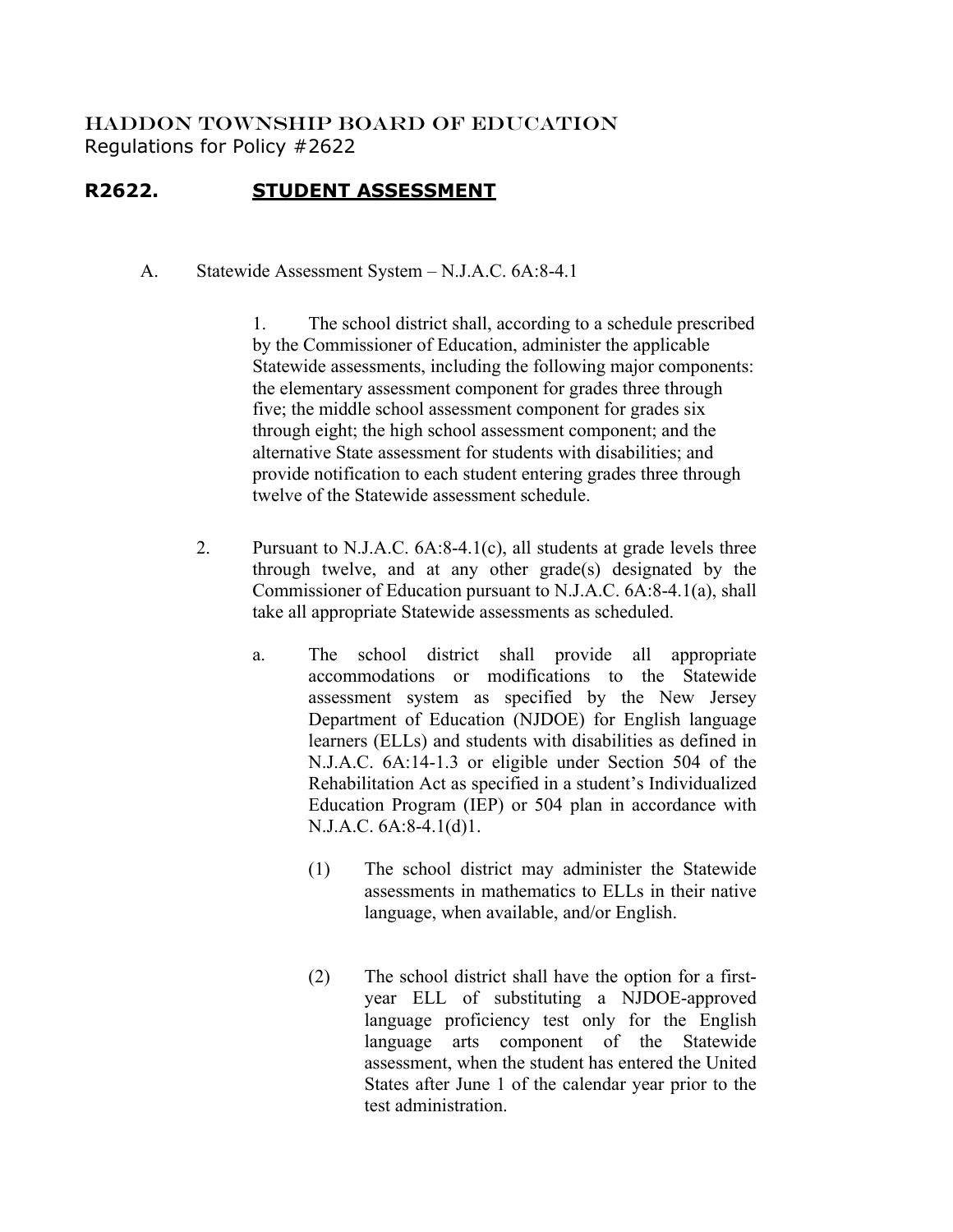- b. The school district shall ensure students with disabilities as defined in N.J.A.C. 6A:14-1.3 participate in Statewide assessments in accordance with N.J.A.C. 6A:14-4.10.
- c. At specific times prescribed by the Commissioner of Education, the school district shall administer the alternative State assessment for students with disabilities to students with severe disabilities who cannot participate in other assessments due to the severity of their disabilities in accordance with N.J.A.C. 6A:8-4.1(d)3.
- d. The school district shall implement alternative ways for students to demonstrate graduation proficiency in accordance with N.J.A.C.  $6A:8-5.1(a)6$ ,  $(f)$ ,  $(g)$ ,  $(h)$ , or  $(i)$ , as applicable.
- 3. Test Administration Procedures and Security Measures
	- a. The school district shall be responsible for ensuring the security of all components of the Statewide assessment system that are administered within the school district.
	- b. All Statewide assessments shall be administered in accordance with the NJDOE's required test administration procedures and security measures.
	- c. Any breach of such procedures or measures shall be immediately reported to the Superintendent or designee.
- B. Documentation of Student Achievement N.J.A.C. 6A:8-4.2
	- 1. After each test administration, the NJDOE shall provide the Superintendent the following:
		- a. Rosters of student performance in each content area;
		- b. Individual student reports; and
		- c. School and school district summary data, including school and school district means, numbers tested, and percent achieving at each performance level.
			- (1) The school district summary data shall be aggregated and disaggregated, and school summary data shall be disaggregated, for students with disabilities as defined in N.J.A.C. 6A:14-1.3 and for ELLs.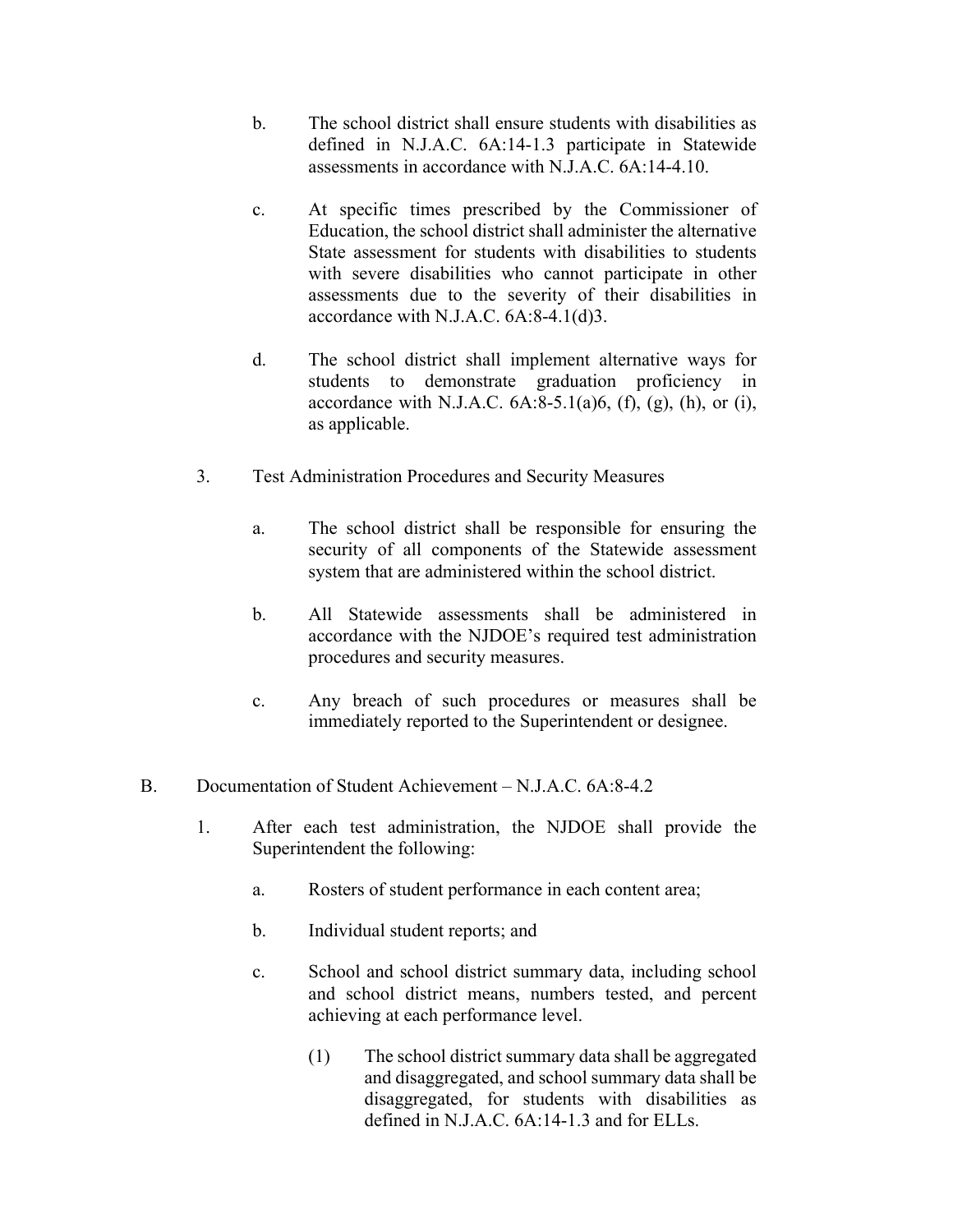- 2. The school district shall transmit within ten business days any official records, including transcripts, of students who transfer to other school districts or institutions.
- 3. The school district shall maintain an accurate record of each student's performance on Statewide assessments.
- 4. The school district shall maintain for every student a ninth grade through graduation transcript that contains the following, as available:
	- a. Results of all applicable State assessments, including assessments that satisfy graduation requirements set forth at N.J.A.C. 6A:8-5.1(a)6;
	- b. Results of any English language proficiency assessments according to N.J.A.C.  $6A:8-5.1(h)$ ;
	- c. Evidence of instructional experience and performance in the New Jersey Student Learning Standards (NJSLS);
	- d. Evidence of technological literacy;
	- e. Evidence of career education instructional experiences and career development activities;
	- f. Evidence of State-issued occupational licenses and credentials, industry-recognized occupational credentials, and/or technical skill assessments for students enrolled in NJDOE-approved career and technical education programs pursuant to N.J.A.C. 6A:19-3.2; and
	- g. Any other information deemed appropriate by the school district.
- C. Accountability N.J.A.C. 6A:8-4.3
	- 1. The Superintendent shall report final results of annual assessments to the Board and members of the public at a public meeting within sixty days of receipt of the information from the NJDOE.
	- 2. The Superintendent shall provide educators, parents, and students with results of annual assessments as required under N.J.A.C. 6A:8- 4.2(a) and B.1. above, within thirty days of receipt of information from the NJDOE.
	- 3. The school district shall provide appropriate instruction to improve skills and knowledge for students performing below the established